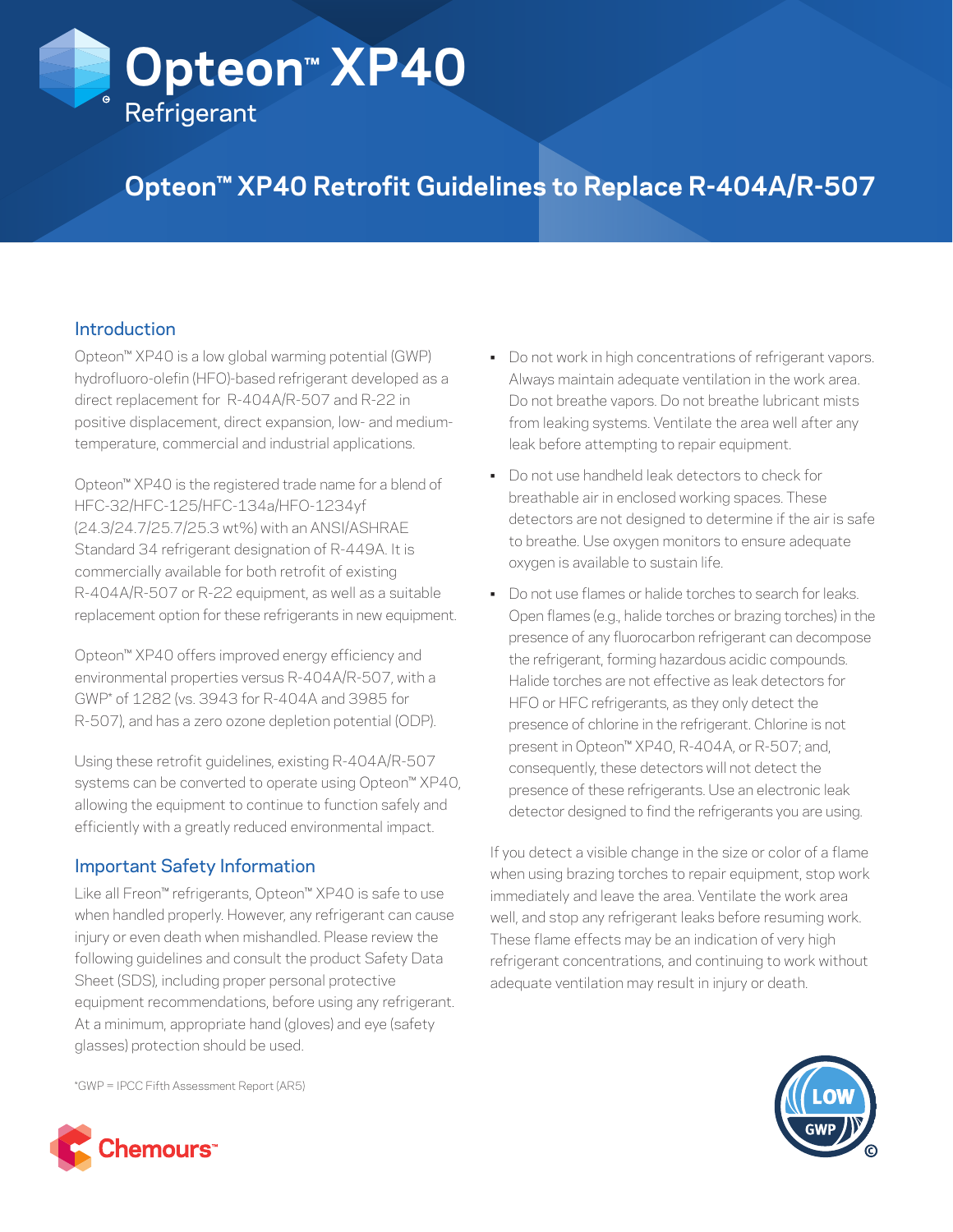| R-404A Alts - Low-Temperature Conditions<br>Condenser = 104 °F; Evaporator = -22 °F; Subcool amount = 7 °R: Return Gas T = 14 °F; Comp Eff = 70%   |                |                |                 |                   |                         |                   |                             |                   |                         |  |  |
|----------------------------------------------------------------------------------------------------------------------------------------------------|----------------|----------------|-----------------|-------------------|-------------------------|-------------------|-----------------------------|-------------------|-------------------------|--|--|
|                                                                                                                                                    | Evap<br>(psig) | Cond<br>(psig) | Disch T<br>(PF) | Avg Glide<br>(PR) | Vol Cap<br>$(Btu/ft^3)$ | Cap vs.<br>R-404A | <b>EER</b><br>(Btu/watt-hr) | EER vs.<br>R-404A | Mass Flow<br>vs. R-404A |  |  |
| <b>R-404A</b>                                                                                                                                      | 15             | 251            | 189             | 0.7               | 29.3                    | 100%              | 5.452                       | 100%              | 100%                    |  |  |
| Opteon <sup>™</sup><br><b>XP40</b>                                                                                                                 | 10.5           | 238            | 223             | 7.6               | 28.6                    | 98%               | 5.746                       | 105%              | 75%                     |  |  |
| R-404A Alts - Medium-Temperature Conditions<br>Condenser = 104 °F; Evaporator = 14 °F; Subcool amount = 7 °R: Return Gas T = 50 °F; Comp Eff = 70% |                |                |                 |                   |                         |                   |                             |                   |                         |  |  |
| <b>R-404A</b>                                                                                                                                      | 48.5           | 251            | 171             | 0.7               | 66.8                    | 100%              | 9.294                       | 100%              | 100%                    |  |  |
| Opteon <sup>™</sup><br><b>XP40</b>                                                                                                                 | 41.5           | 238            | 192             | 7.7               | 66.2                    | 99%               | 9.625                       | 104%              | 75%                     |  |  |

#### **Table 1:** Comparison of Performance Data

*Note: Any refrigerant can be hazardous if used improperly. Hazards include liquid or vapor under pressure as well as frostbite from the escaping liquid.*

Overexposure to high concentrations of refrigerant vapor can cause asphyxiation or cardiac arrest. Please read all safety information before handling any refrigerant.

Refer to the Opteon™ XP40 SDS for more specific safety information. Chemours Safety Bulletin AS-1 also gives additional information for safe handling of refrigerants.

#### **Flammability**

Opteon™ XP40 is nonflammable. It has been assigned an A1 safety classification under the ANSI/ASHRAE Standard 34. However, as with all HFC-containing blends, Opteon™ XP40 should not be mixed with air to check for system leaks.

#### General Retrofit Information – R-404A/R-507 to Opteon™ XP40

#### Expected Performance of Opteon™ XP40 vs. R-404A

Table 1, based on thermodynamic cycle analysis, provides a comparison of R-404A and Opteon™ XP40 across a number of key performance factors. Actual performance for a specific system depends on a number of factors, including equipment conditions and operating environment.

#### System Modifications

#### **Lubricant**

For most systems operating on R-404A/R-507, the polyolester (POE) lubricant currently in the system should be suitable for use with Opteon™ XP40. If there are questions about the lubricant, or tests indicate it is contaminated or has a high acid number, then the lubricant should be changed. Consult with the compressor manufacturer for specific recommendations on viscosity and brand of lubricant.

#### **Compressor**

Overall system performance (capacity and energy efficiency) will be similar when operating on Opteon™ XP40 as to that when using R-404A/R-507.

Compressor suction and discharge pressures for Opteon™ XP40 will differ from R-404A/R-507, and it may be necessary to adjust set points and cutouts to avoid exceeding the operating limits of the compressor. Consult with the specific system manufacturer for guidance.

Opteon™ XP40 also has a modestly higher (+18-36 °R) discharge temperature than R-404A/R-507. Again, you should consult with your compressor manufacturer for details regarding operation of your specific compressor on Opteon™ XP40.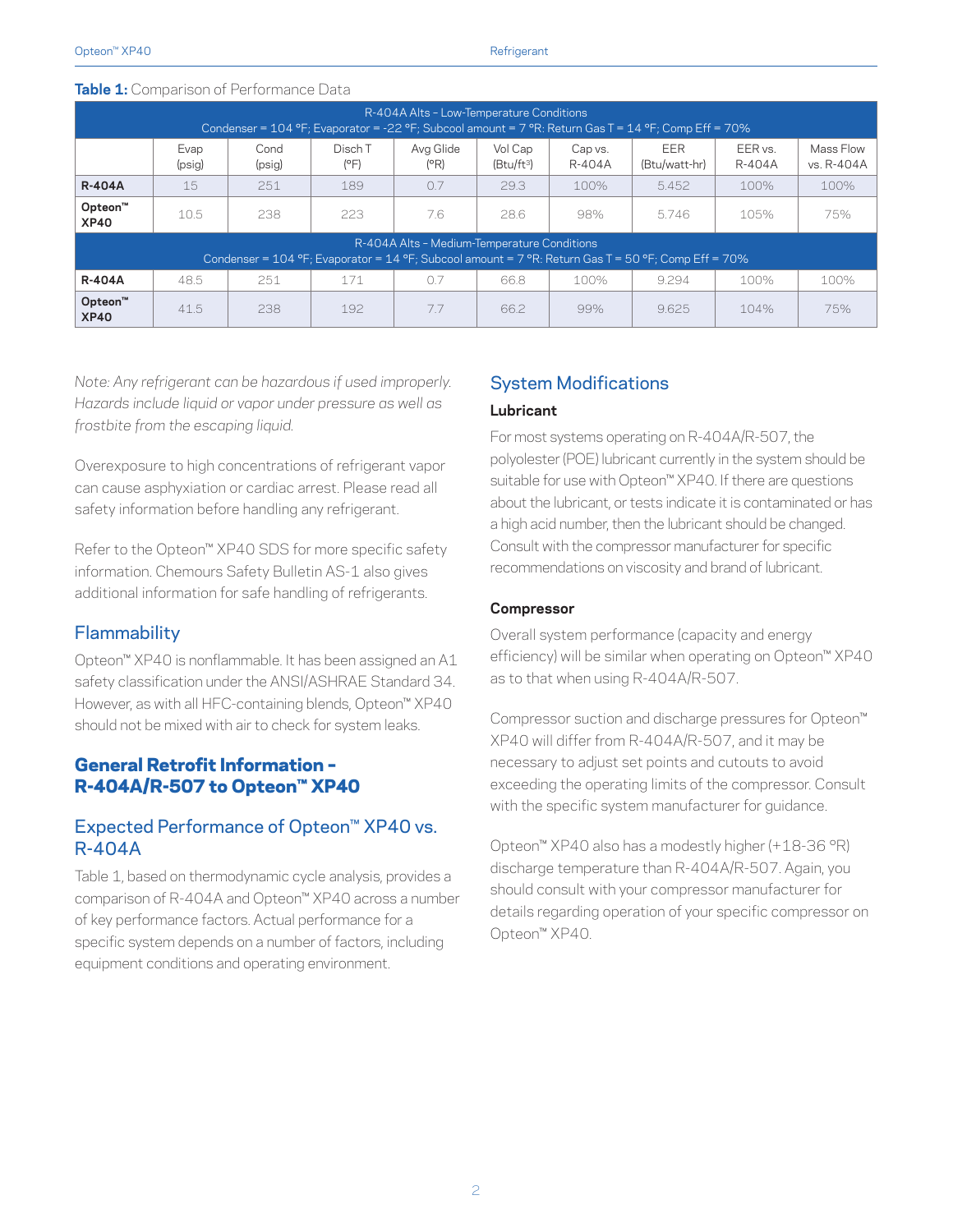#### **Expansion Device**

Opteon™ XP40 has a lower mass flow rate (~20-25%) than R-404A/R-507, but should be within the usable range of a properly sized and installed R-404A/R-507 expansion device and not require replacement. Due to the suction pressure differences between R-404A/R-507 and Opteon™ XP40, mechanical expansion valves will need to be adjusted to reach the same evaporator superheat as before. Field trials suggest that mechanical valves should be closed 1-2 turns during the actual conversion before the unit starts operation with Opteon™ XP40. Once the system is running with Opteon™ XP40, it is recommended that a technician measure the evaporator superheat and continue to adjust as necessary. If the valve is non-adjustable or there is not enough adjustable range in the valve to reach target superheats, then it would be recommended to replace the powerhead of the valve to an R-22 or R-449A model. Use Table 6, pressure-temperature chart (dew point [saturated vapor] values), at the end of this guide for correct measurement and setting of evaporator superheat. Electronic expansion valves (EEVs) can also be used with R-449A. It is recommended that an R-449A pressure/ temperature curve be programed to the valve for the most accurate superheat control. If R-449A pressure/temperature data is not programmable into the controls of the EEV in use, then an R-407A pressure/temperature curve will be the closest match to R-449A. If you have further questions, consult with the expansion device manufacturer for correct valve sizing and superheat adjustments.

#### **Line Sizing**

Opteon™ XP40 has lower mass flow rates and density than R-404A/R-507. It is recommended that the existing refrigerant line sizing be checked to verify that the system pressure drops and line velocities are acceptable with the new refrigerant. Correct pipe sizing is important in order to ensure adequate refrigeration capacity and sufficient oil return to the compressor.

#### **Condenser and Evaporator**

Due to the differences in suction pressure between Opteon™ XP40 and R-404A/R-507, it may be necessary to reset evaporator pressure regulators (EPR) and cutouts to properly operate the system. The discharge pressure of Opteon™ XP40 is slightly lower than R-404A/R-507, and may require slight adjustments to condenser fans and head pressure controls.

Opteon™ XP40 is a blend refrigerant; therefore, when setting superheat, the dew point (saturated vapor) in the pressuretemperature chart should be used. Similarly, the bubble point (saturated liquid) should be used for measuring subcooling.

#### **System Controls**

Many supermarkets use refrigeration control systems and methodologies that rely on the pressure-temperature relationship of a specific refrigerant for proper operation. During conversions from R-404A/R-507 to Opteon™ XP40, although the controls will likely function adequately, for optimal performance they should be updated for operation using Opteon™ XP40 (R-449A) refrigerant properties. Consult with the control system manufacturer for guidance on updating refrigerant data or operating instructions when using Opteon™ XP40.

#### Retrofit of R-404A/R-507 Systems to Opteon™ XP40

The following detailed steps are the recommended procedure for retrofitting R-404A/R-507 systems to Opteon™ XP40:

#### **1. Establish Baseline Performance with R-404A/R-507**

Collect system performance data while R-404A or R-507 refrigerant is in the system. Check for correct refrigerant charge and operating conditions. The baseline data of temperatures and pressures at various points in the system (evaporator, condenser, compressor suction and discharge, evaporator vapor superheat, and condenser liquid subcool) at normal operating conditions will be useful in noting any deficiencies in system operation and when optimizing operation of the system with Opteon™ XP40. A System Data Sheet is included at the back of this bulletin to record baseline data.

#### **2. Check Lubricant**

For most systems operating on R-404A/R-507, the POE lubricant currently in the system should be suitable for use with Opteon™ XP40. If there are questions about the lubricant, or tests indicate it is contaminated or has a high acid number, then the lubricant should be changed. Consult with the compressor manufacturer for specific recommendations on viscosity or brand of lubricant.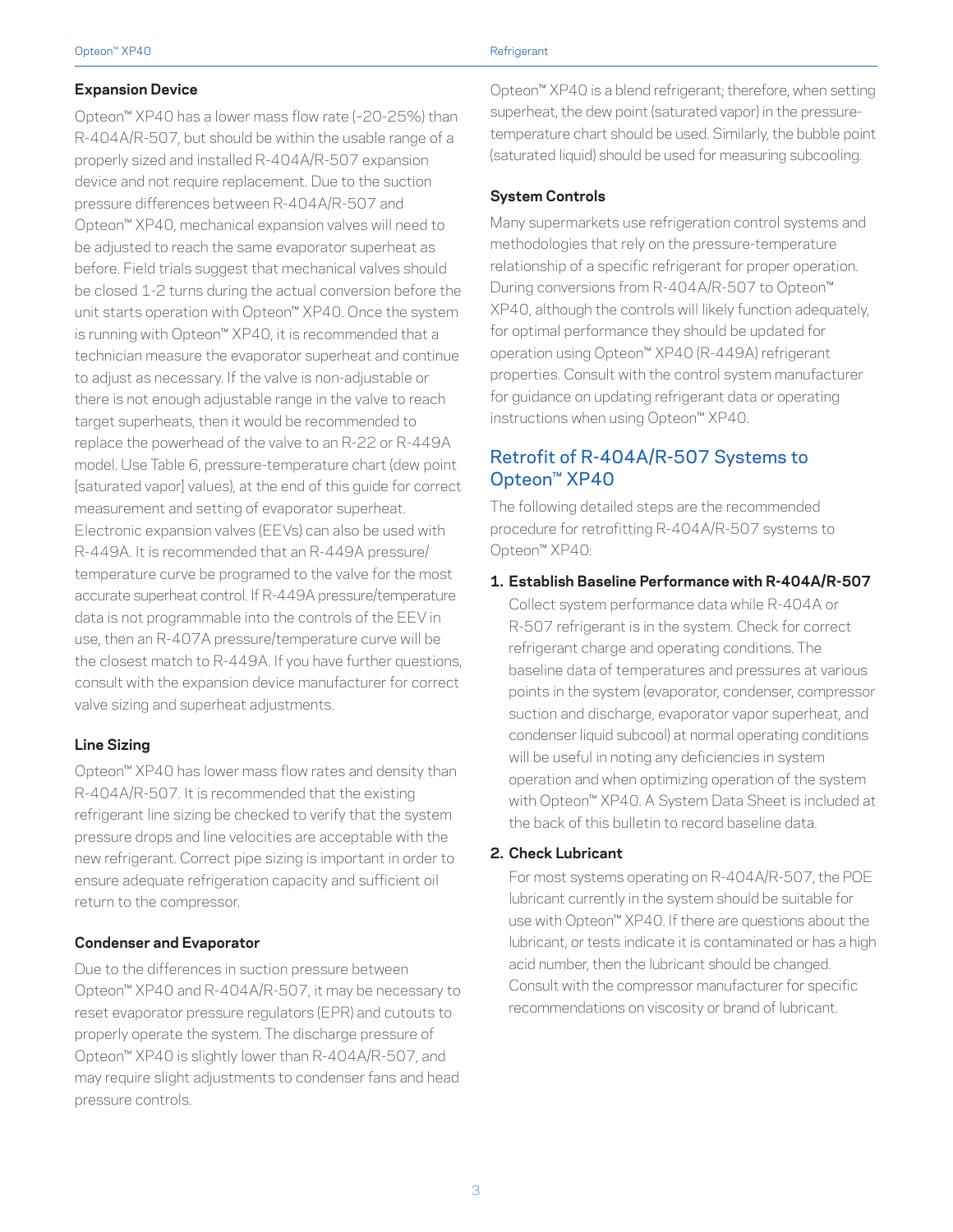#### **3. Remove the R-404A/R-507 Charge into Recovery Cylinders**

Remove the entire R-404A/R-507 refrigerant from the system into a recovery cylinder(s). Use a recovery device capable of pulling 10-15 in Hg vacuum (50- 67 kPa absolute). Weigh the amount removed to use as a guide for the quantity of Opteon™ XP40 to be charged to the system.

#### **4. Replace Filter Drier**

It is routine practice to replace the filter drier during system maintenance.

#### **5. Perform Other System Modifications**

Perform any system modifications or upgrades as needed for the system.

#### **6. Evacuate System and Check for Leaks**

To remove air or other non-condensable gases and any residual moisture from the system, evacuate the system to full vacuum (<1000 microns [<29.88 in Hg vacuum] [<1.33 mbar]). If the system is not able to hold vacuum, it may be an indication of a leak. After vacuum test, pressurize the system with dry nitrogen, taking care not to exceed the system design maximum pressure, and check for leaks. Do not use mixtures of refrigerant and air to check for leaks, as these mixtures can become combustible. After leak checking, remove residual nitrogen with a vacuum pump.

#### **7. Charge System with Opteon™ XP40**

Opteon™ XP40 is a blend; so, it is important to remove liquid only from the charging cylinder. (If the cylinder does not have a valve with a dip tube, invert the cylinder so that the valve is underneath the cylinder.) The proper cylinder position is often indicated by arrows on the cylinder and the cylinder box. Once liquid is removed from the cylinder, the refrigerant can be allowed to enter the refrigeration system as liquid or vapor as desired.

*Warning: Do not charge liquid refrigerant into the suction line. This can cause irreversible damage to the compressor. Use the manifold gauges or a throttling valve to flash the liquid refrigerant to a vapor prior to entering the suction line.*

In general, refrigeration systems will require a slightly larger charge size of Opteon™ XP40 than the original R-404A or R-507 charge. The optimum charge will vary depending on the system design and operating conditions. The initial charge should be approximately 85% of the standard charge size for R-404A or R-507. After startup and adjustment, the final charge amount will be approximately 105% of the R-404A or R-507.

#### **8. Start Up System and Check Operation**

- Monitor and adjust TXV and/or charge size to achieve optimum superheat/subcooling.
- Monitor oil levels in compressor. Add oil as required to maintain proper levels.

#### **9. Label System with New Refrigerant and Lubricant**

| Table 2: Physical Properties of Opteon <sup>™</sup> XP40 |                   |                           |                         |  |  |  |  |  |
|----------------------------------------------------------|-------------------|---------------------------|-------------------------|--|--|--|--|--|
| <b>Physical Property</b>                                 | Condition         | Opteon <sup>™</sup> XP40  | <b>R-404A</b>           |  |  |  |  |  |
| <b>Boiling Point</b>                                     | 1 atm (101.3 kPa) | $-50.7$ °F                | $-49.8$ °F              |  |  |  |  |  |
| Vapor Pressure                                           | 70 °F             | 144.0 psia                | 162.1 psia              |  |  |  |  |  |
| Liquid Density                                           | 70 °F             | 69.5 lb/ft <sup>3</sup>   | 66.3 lb/ft <sup>3</sup> |  |  |  |  |  |
| Density Sat Vapor                                        | 70 °F             | $2.73$ lb/ft <sup>3</sup> | 3.63 lb/ft <sup>3</sup> |  |  |  |  |  |
| GWP AR5                                                  | $CO2 = 1.0$       | 1282                      | 3922                    |  |  |  |  |  |

#### **Table 3:** Composition of Opteon™ XP40 (wt%)

| .              |          |                                 |        |
|----------------|----------|---------------------------------|--------|
|                | $HEC-32$ | HFC-125   HFO-1234yf   HFC-134a |        |
| ∪ Opteon™ XP40 |          | リロー                             | ) F. T |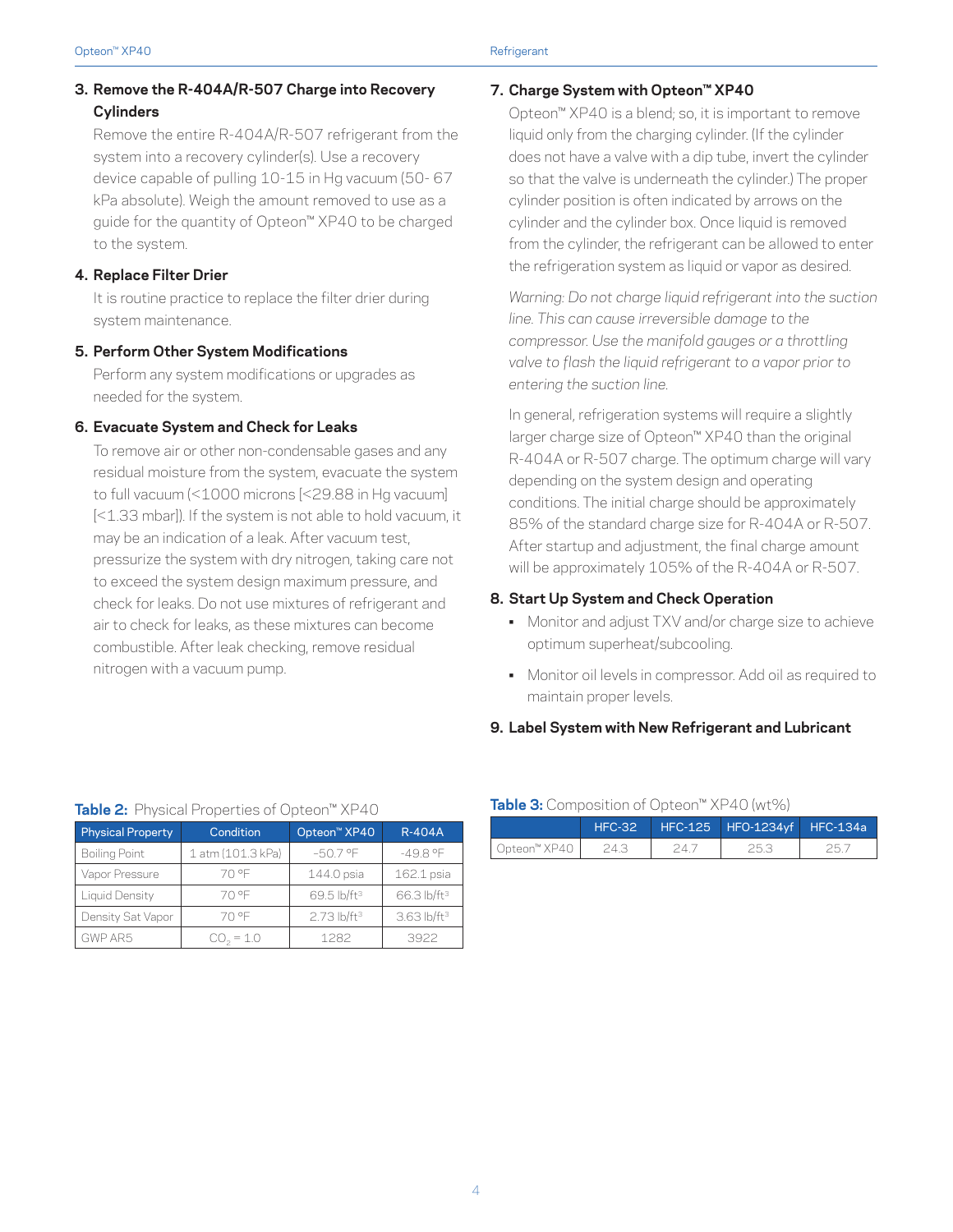#### Appendix A.

**Table 4:** Condenser Pressure Set Points

| R-404A psig | Average Condenser Temp (°F) | Opteon <sup>™</sup> XP40 psig | R-404A psig | Average Condenser Temp (°F) | Opteon <sup>™</sup> XP40 psig |
|-------------|-----------------------------|-------------------------------|-------------|-----------------------------|-------------------------------|
| 174.4       | 80                          | 166.4                         | 279.0       | 112                         | 270.1                         |
| 177.2       | 81                          | 168.8                         | 282.9       | 113                         | 273.6                         |
| 180.0       | 82                          | 171.2                         | 286.8       | 114                         | 278.2                         |
| 182.8       | 83                          | 174.6                         | 290.7       | 115                         | 281.8                         |
| 185.7       | 84                          | 178.2                         | 294.7       | 116                         | 285.3                         |
| 188.5       | 85                          | 180.4                         | 298.7       | 117                         | 290.0                         |
| 191.5       | 86                          | 182.6                         | 302.7       | 118                         | 293.6                         |
| 194.4       | 87                          | 186.2                         | 306.8       | 119                         | 297.0                         |
| 197.4       | 88                          | 189.0                         | 311.0       | 120                         | 301.8                         |
| 200.4       | 89                          | 192.0                         | 315.1       | 121                         | 306.4                         |
| 203.4       | 90                          | 194.4                         | 319.4       | 122                         | 310.0                         |
| 206.5       | 91                          | 197.8                         | 323.6       | 123                         | 314.6                         |
| 209.6       | 92                          | 201.2                         | 327.9       | 124                         | 318.2                         |
| 212.8       | 93                          | 203.6                         | 332.2       | 125                         | 322.9                         |
| 215.9       | 94                          | 207.1                         | 336.6       | 126                         | 327.6                         |
| 219.2       | 95                          | 210.6                         | 341.0       | 127                         | 332.4                         |
| 222.4       | 96                          | 213.5                         | 345.5       | 128                         | 335.8                         |
| 225.7       | 97                          | 217.6                         | 350.0       | 129                         | 340.6                         |
| 229.0       | 98                          | 219.9                         | 354.6       | 130                         | 345.3                         |
| 232.3       | 99                          | 223.4                         | 359.2       | 131                         | 350.0                         |
| 235.7       | 100                         | 226.8                         | 363.8       | 132                         | 354.8                         |
| 239.1       | 101                         | 230.4                         | 368.5       | 133                         | 359.5                         |
| 242.6       | 102                         | 233.8                         | 373.3       | 134                         | 364.2                         |
| 246.1       | 103                         | 237.4                         | 378.1       | 135                         | 369.0                         |
| 249.6       | 104                         | 240.8                         | 382.9       | 136                         | 375.0                         |
| 253.1       | 105                         | 244.4                         | 387.8       | 137                         | 378.4                         |
| 256.7       | 106                         | 247.9                         | 392.7       | 138                         | 383.2                         |
| 260.3       | 107                         | 251.4                         | 397.7       | 139                         | 388.0                         |
| 264.0       | 108                         | 254.8                         | 402.7       | 140                         | 394.0                         |
| 267.7       | 109                         | 258.4                         |             |                             |                               |
| 271.5       | 110                         | 261.9                         |             |                             |                               |
| 275.2       | 111                         | 266.6                         |             |                             |                               |

After converting from R-404A to Opteon™ XP40, the condensing pressure can be determined by locating the desired average condenser temperature (or R-404A pressure setting) on this chart and determining the new set point required for equivalent operation with Opteon™ XP40.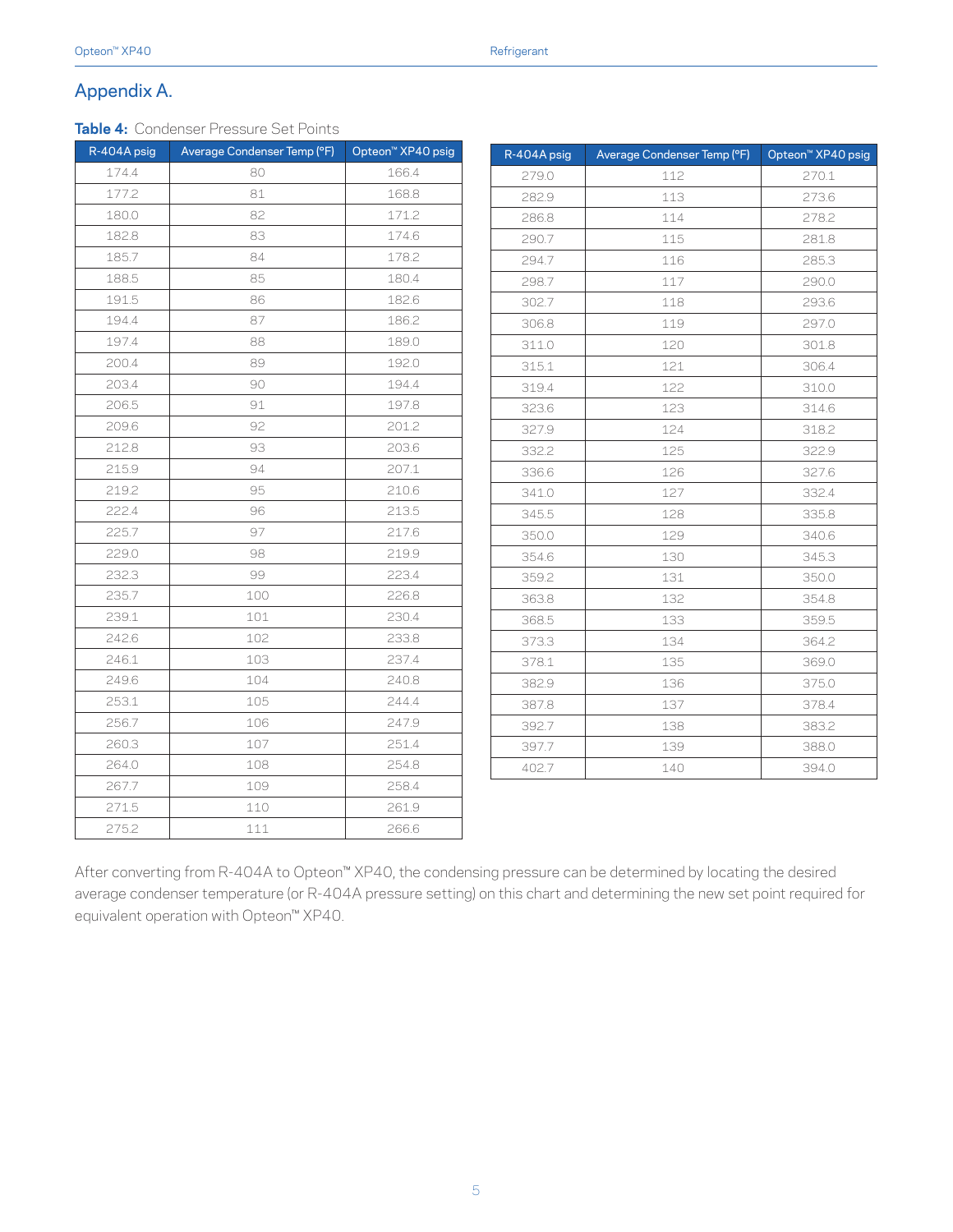| ≺efriαerant |  |  |
|-------------|--|--|
|             |  |  |

|  | Table 5: Evaporator Suction Pressure Set Points |  |  |  |
|--|-------------------------------------------------|--|--|--|
|--|-------------------------------------------------|--|--|--|

| R-404A psig | Average Evaporator Temp (°F) | Opteon <sup>™</sup> XP40 psig |
|-------------|------------------------------|-------------------------------|
| 13.0        | $-25$                        | 8.9                           |
| 13.6        | $-24$                        | 9.5                           |
| 14.3        | $-23$                        | $10.1\,$                      |
| 15.0        | $-22$                        | 10.7                          |
| 15.7        | $-21$                        | 11.3                          |
| 16.4        | $-20$                        | 11.9                          |
| 17.1        | $-19$                        | 12.6                          |
| 17.8        | $-18$                        | 13.2                          |
| 18.5        | $-17$                        | 13.9                          |
| 19.3        | $-16$                        | 14.6                          |
| 20.0        | $-15$                        | 15.3                          |
| 20.8        | $-14$                        | 16.0                          |
| 21.6        | -13                          | 16.7                          |
| 22.4        | $-12$                        | 17.4                          |
| 23.2        | $-11$                        | 18.1                          |
| 24.0        | $-10$                        | 18.9                          |
| 24.9        | -9                           | 19.7                          |
| 25.7        | -8                           | 20.5                          |
| 26.6        | $-7$                         | 21.2                          |
| 27.5        | -6                           | 22.1                          |
| 28.4        | -5                           | 22.9                          |
| 29.3        | $-4$                         | 23.7                          |
| 30.2        | -3                           | 24.6                          |
| 31.2        | $-2$                         | 25.4                          |
| 32.1        | $-1$                         | 26.3                          |
| 33.1        | 0                            | 27.2                          |
| 34.1        | 1                            | 28.1                          |
| 35.1        | 2                            | 29.0                          |
| 36.1        | 3                            | 30.0                          |
| 37.1        | 4                            | 30.9                          |
| 38.2        | 5                            | 31.9                          |
| 39.3        | 6                            | 32.9                          |
| 40.3        | 7                            | 33.9                          |
| 41.4        | 8                            | 34.9                          |
| 42.6        | 9                            | 36.0                          |
| 43.7        | 10                           | 37.0                          |
|             |                              |                               |

| R-404A psig | Average Evaporator Temp (°F) | Opteon <sup>™</sup> XP40 psig |
|-------------|------------------------------|-------------------------------|
| 44.8        | 11                           | 38.1                          |
| 46.0        | 12                           | 39.2                          |
| 47.2        | 13                           | 40.3                          |
| 48.4        | 14                           | 41.4                          |
| 49.6        | 15                           | 42.5                          |
| 50.8        | 16                           | 43.7                          |
| 52.1        | 17                           | 44.9                          |
| 53.4        | 18                           | 46.1                          |
| 54.7        | 19                           | 47.3                          |
| 56.0        | 20                           | 48.5                          |
| 57.3        | 21                           | 49.7                          |
| 58.6        | 22                           | 51.0                          |
| 60.0        | 23                           | 52.3                          |
| 61.4        | 24                           | 53.6                          |
| 62.8        | 25                           | 54.9                          |
| 64.2        | 26                           | 56.3                          |
| 65.6        | 27                           | 57.6                          |
| 67.1        | 28                           | 59.0                          |
| 68.6        | 29                           | 60.4                          |
| 70.1        | 30                           | 61.8                          |
| 71.6        | 31                           | 63.3                          |
| 73.1        | 32                           | 64.7                          |
| 74.7        | 33                           | 66.2                          |
| 76.3        | 34                           | 67.7                          |
| 77.9        | 35                           | 69.3                          |
| 79.5        | 36                           | 70.8                          |
| 81.2        | 37                           | 72.4                          |
| 82.8        | 38                           | 74.0                          |
| 84.5        | 39                           | 75.6                          |
| 86.2        | 40                           | 77.2                          |
| 88.0        | 41                           | 78.9                          |
| 89.7        | 42                           | 80.5                          |
| 91.5        | 43                           | 82.2                          |
| 93.3        | 44                           | 84.0                          |
| 95.1        | 45                           | 85.7                          |

After converting from R-404A to Opteon™ XP40, the evaporator temperature can be set by locating the desired average evaporator temperature or (R-404A evaporator pressure) on this chart and determining the new set point required for Opteon™ XP40 in order to achieve an equivalent average evaporator temperature.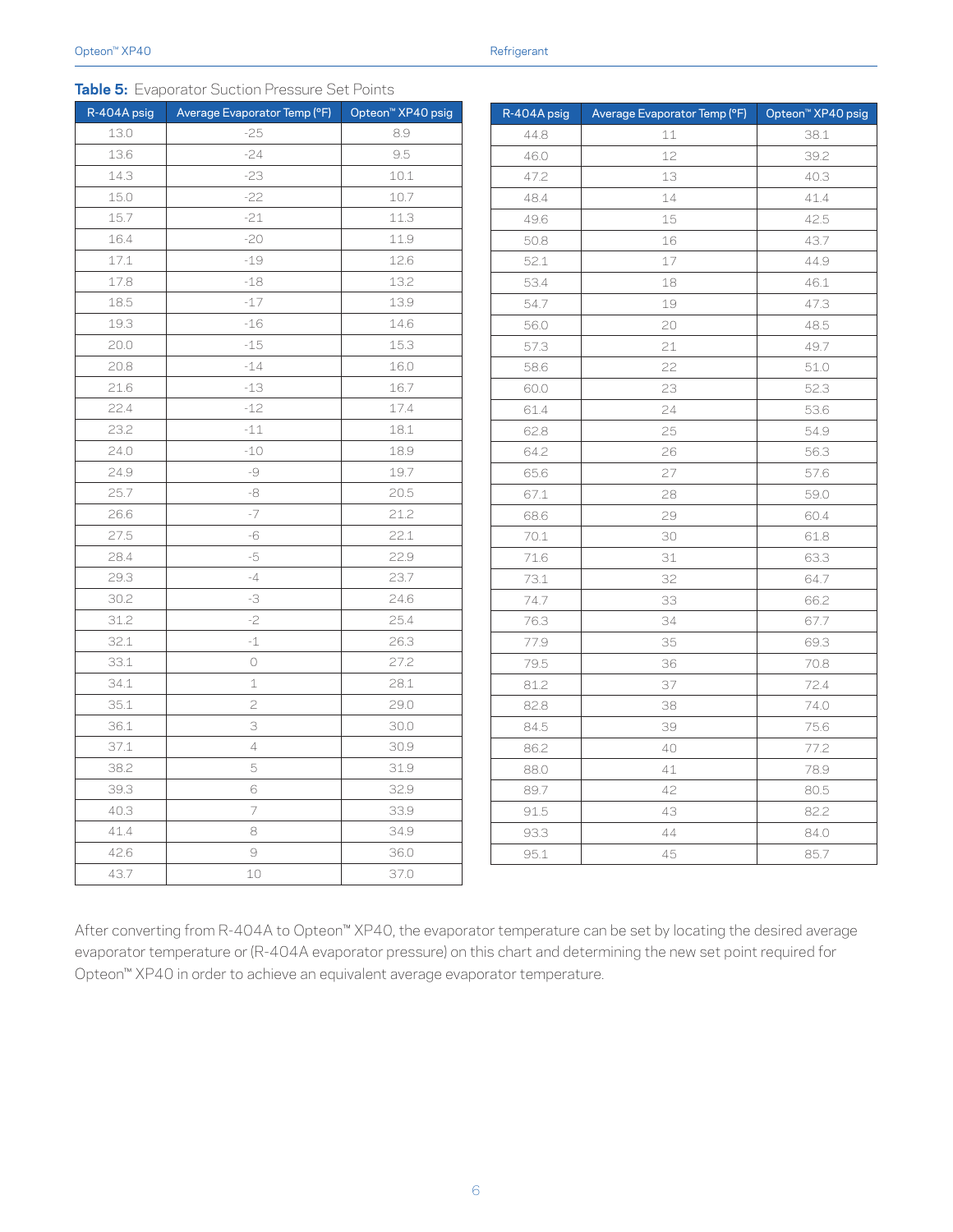#### Appendix B.

**Table 6:** Opteon™ XP40 Pressure-Temperature Data (Eng)

| P (psig) | Sat Liq T (°F) | Sat Vap T (°F) | P (psig) | Sat Liq T (°F) | Sat Vap T (°F) | $P$ (psig) | Sat Liq T (°F) | Sat Vap T (°F) |
|----------|----------------|----------------|----------|----------------|----------------|------------|----------------|----------------|
| $-4.7$   | $-64.6$        | $-53.5$        | 145.3    | 67.4           | 76.6           | 295.3      | 114.6          | 122.3          |
| $-1.7$   | $-55.3$        | $-44.3$        | 148.3    | 68.6           | 77.8           | 298.3      | 115.3          | 123.0          |
| 1.3      | $-47.6$        | $-36.7$        | 151.3    | 69.8           | 79.0           | 301.3      | 116.1          | 123.8          |
| 4.3      | $-41.0$        | $-30.1$        | 154.3    | 71.0           | 80.2           | 304.3      | 116.8          | 124.5          |
| 7.3      | $-35.1$        | $-24.3$        | 157.3    | 72.1           | 81.3           | 307.3      | 117.5          | 125.2          |
| 10.3     | $-29.8$        | $-19.1$        | 160.3    | 73.3           | 82.4           | 310.3      | 118.3          | 125.9          |
| 13.3     | $-25.0$        | $-14.4$        | 163.3    | 74.4           | 83.5           | 313.3      | 119.0          | 126.6          |
| 16.3     | $-20.6$        | $-10.0$        | 166.3    | 75.6           | 84.6           | 316.3      | 119.7          | 127.2          |
| 19.3     | $-16.5$        | $-6.0$         | 169.3    | 76.7           | 85.7           | 319.3      | 120.4          | 127.9          |
| 22.3     | $-12.7$        | $-2.2$         | 172.3    | 77.8           | 86.8           | 322.3      | 121.1          | 128.6          |
| 25.3     | $-9.1$         | 1.4            | 175.3    | 78.9           | 87.8           | 325.3      | 121.8          | 129.3          |
| 28.3     | $-5.7$         | 4.7            | 178.3    | 79.9           | 88.9           | 328.3      | 122.5          | 129.9          |
| 31.3     | $-2.5$         | 7.9            | 181.3    | 81.0           | 89.9           | 331.3      | 123.2          | 130.6          |
| 34.3     | 0.5            | 10.9           | 184.3    | 82.0           | 90.9           | 334.3      | 123.9          | 131.3          |
| 37.3     | 3.5            | 13.8           | 187.3    | 83.1           | 91.9           | 337.3      | 124.6          | 131.9          |
| 40.3     | 6.2            | 16.5           | 190.3    | 84.1           | 92.9           | 340.3      | 125.3          | 132.6          |
| 43.3     | 8.9            | 19.2           | 193.3    | 85.1           | 93.9           | 343.3      | 126.0          | 133.2          |
| 46.3     | 11.5           | 21.7           | 196.3    | 86.1           | 94.9           | 346.3      | 126.6          | 133.8          |
| 49.3     | 14.0           | 24.2           | 199.3    | 87.1           | 95.9           | 349.3      | 127.3          | 134.5          |
| 52.3     | 16.4           | 26.5           | 202.3    | 88.1           | 96.8           | 352.3      | 128.0          | 135.1          |
| 55.3     | 18.7           | 28.8           | 205.3    | 89.1           | 97.8           | 355.3      | 128.6          | 135.7          |
| 58.3     | 20.9           | 31.0           | 208.3    | 90.0           | 98.7           | 358.3      | 129.3          | 136.4          |
| 61.3     | 23.1           | 33.1           | 211.3    | 91.0           | 99.6           | 361.3      | 130.0          | 137.0          |
| 64.3     | 25.2           | 35.2           | 214.3    | 91.9           | 100.5          | 364.3      | 130.6          | 137.6          |
| 67.3     | 27.2           | 37.2           | 217.3    | 92.9           | 101.4          | 367.3      | 131.3          | 138.2          |
| 70.3     | 29.2           | 39.2           | 220.3    | 93.8           | 102.3          | 370.3      | 131.9          | 138.8          |
| 73.3     | 31.2           | 41.1           | 223.3    | 94.7           | 103.2          | 373.3      | 132.5          | 139.4          |
| 76.3     | 33.0           | 43.0           | 226.3    | 95.6           | 104.1          | 376.3      | 133.2          | 140.0          |
| 79.3     | 34.9           | 44.8           | 229.3    | 96.5           | 105.0          | 379.3      | 133.8          | 140.6          |
| 82.3     | 36.7           | 46.5           | 232.3    | 97.4           | 105.8          | 382.3      | 134.4          | 141.2          |
| 85.3     | 38.4           | 48.3           | 235.3    | 98.3           | 106.7          | 385.3      | 135.1          | 141.8          |
| 88.3     | 40.2           | 50.0           | 238.3    | 99.2           | 107.5          | 388.3      | 135.7          | 142.4          |
| 91.3     | 41.9           | 51.6           | 241.3    | 100.1          | 108.4          | 391.3      | 136.3          | 143.0          |
| 94.3     | 43.5           | 53.2           | 244.3    | 100.9          | 109.2          | 394.3      | 136.9          | 143.5          |
| 97.3     | 45.1           | 54.8           | 247.3    | 101.8          | 110.0          | 397.3      | 137.5          | 144.1          |
| 100.3    | 46.7           | 56.4           | 250.3    | 102.6          | 110.9          | 400.3      | 138.1          | 144.7          |
| 103.3    | 48.2           | 57.9           | 253.3    | 103.5          | 111.7          | 403.3      | 138.7          | 145.2          |
| 106.3    | 49.8           | 59.4           | 256.3    | 104.3          | 112.5          | 406.3      | 139.3          | 145.8          |
| 109.3    | 51.3           | 60.9           | 259.3    | 105.1          | 113.3          | 409.3      | 139.9          | 146.4          |
| 112.3    | 52.7           | 62.3           | 262.3    | 105.9          | 114.1          | 412.3      | 140.5          | 146.9          |
| 115.3    | 54.2           | 63.7           | 265.3    | 106.8          | 114.8          | 415.3      | 141.1          | 147.5          |
| 118.3    | 55.6           | 65.1           | 268.3    | 107.6          | 115.6          | 418.3      | 141.7          | 148.0          |
| 121.3    | 57.0           | 66.5           | 271.3    | 108.4          | 116.4          | 421.3      | 142.3          | 148.6          |
| 124.3    | 58.4           | 67.8           | 274.3    | 109.2          | 117.1          | 424.3      | 142.9          | 149.1          |
| 127.3    | 59.7           | 69.1           | 277.3    | 109.9          | 117.9          | 427.3      | 143.5          | 149.7          |
| 130.3    | 61.0           | 70.4           | 280.3    | 110.7          | 118.7          | 430.3      | 144.1          | 150.2          |
| 133.3    | 62.3           | 71.7           | 283.3    | 111.5          | 119.4          | 433.3      | 144.6          | 150.7          |
| 136.3    | 63.6           | 73.0           | 286.3    | 112.3          | 120.1          | 436.3      | 145.2          | 151.3          |
| 139.3    | 64.9           | 74.2           | 289.3    | 113.0          | 120.9          | 439.3      | 145.8          | 151.8          |
| 142.3    | 66.1           | 75.4           | 292.3    | 113.8          | 121.6          | 442.3      | 146.3          | 152.3          |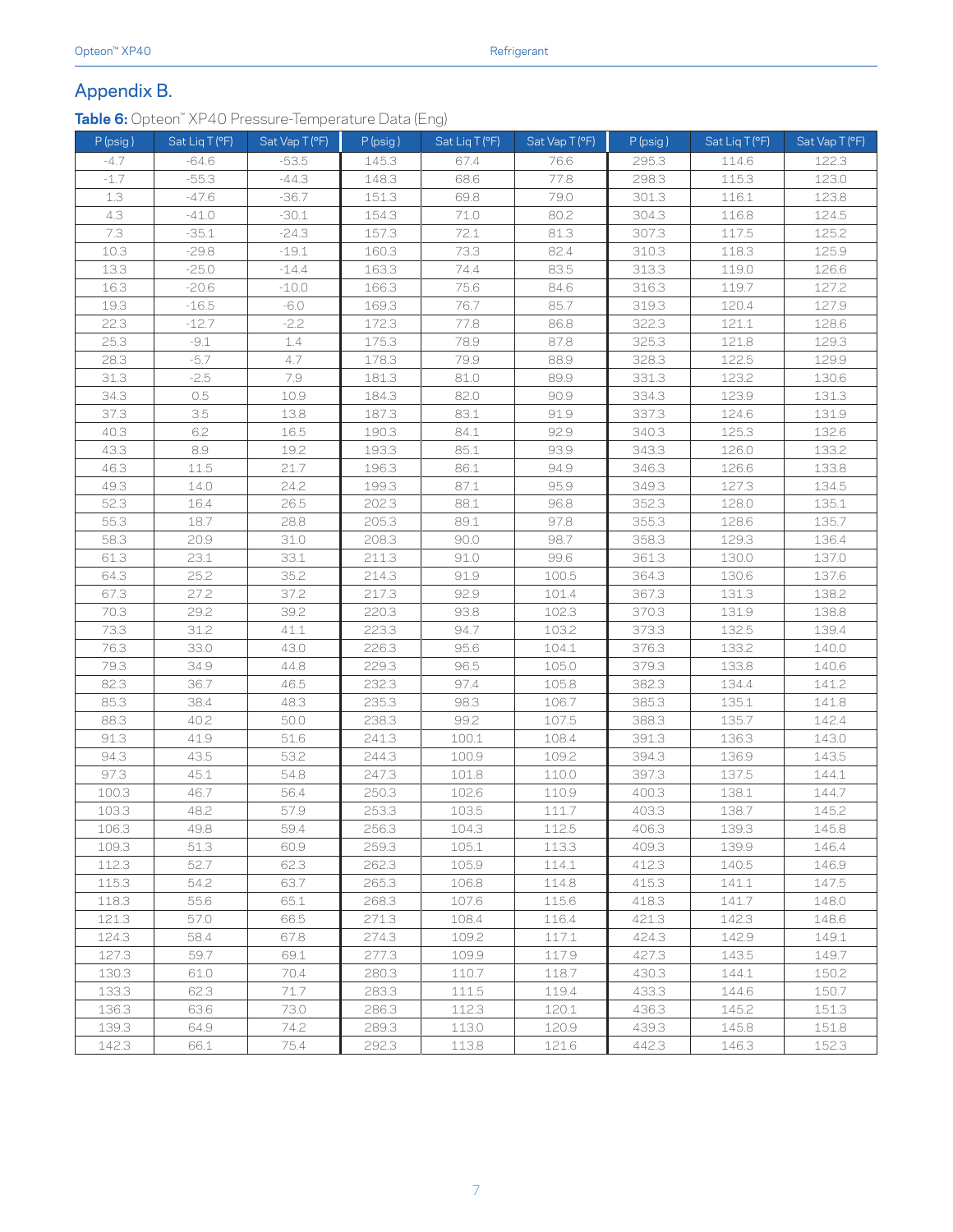#### **Table 7:** Opteon™ XP40 Temperature-Pressure Data (Eng)

| Temp (°F)              | Sat Liq P (psig) | Sat Vap P (psig) | Temp (°F)             | Sat Liq P (psig) | Sat Vap P (psig) | Temp (°F)  | Sat Liq P (psig) | Sat Vap P (psig) |
|------------------------|------------------|------------------|-----------------------|------------------|------------------|------------|------------------|------------------|
| $-40$                  | 4.8              | $-0.1$           | 25                    | 64.0             | 50.4             | 90         | 208.2            | 181.6            |
| $-39$                  | 5.3              | 0.3              | $\overline{26}$       | 65.5             | 51.7             | 91         | 211.4            | 184.5            |
| $-38$                  | 5.8              | 0.8              | 27                    | 67.0             | 52.9             | 92         | 214.5            | 187.5            |
| $-37$                  | 6.3              | 1.2              | $\overline{28}$       | 68.5             | 54.3             | 93         | 217.7            | 190.5            |
| $-36$                  | 6.8              | 1.6              | 29                    | 70.0             | 55.6             | 94         | 221.0            | 193.6            |
| $-35$                  | 7.4              | 2.0              | 30                    | 71.5             | 56.9             | 95         | 224.3            | 196.6            |
| $-34$                  | 7.9              | 2.5              | $\overline{31}$       | 73.1             | 58.3             | 96         | 227.6            | 199.8            |
| $-33$                  | 8.5              | 2.9              | $\overline{32}$       | 74.6             | 59.7             | 97         | 230.9            | 202.9            |
| $-32$                  | 9.0              | 3.4              | $\overline{33}$       | 76.2             | 61.1             | 98         | 234.3            | 206.1            |
| $-31$                  | 9.6              | 3.9              | 34                    | 77.9             | 62.6             | 99         | 237.7            | 209.3            |
| $-30$                  | 10.2             | 4.4              | 35                    | 79.5             | 64.0             | 100        | 241.1            | 212.6            |
| $-29$<br>$-28$         | 10.8             | 4.9              | 36<br>$\overline{37}$ | 81.2             | 65.5             | 101        | 244.6            | 215.9            |
| $-27$                  | 11.4<br>12.0     | 5.4<br>5.9       | 38                    | 82.8<br>84.5     | 67.0<br>68.5     | 102<br>103 | 248.1<br>251.7   | 219.2<br>222.6   |
| $-26$                  | 12.7             | 6.4              | 39                    | 86.3             | 70.0             | 104        | 255.3            | 226.0            |
| $-25$                  | 13.3             | 6.9              | 40                    | 88.0             | 71.6             | 105        | 258.9            | 229.4            |
| $-24$                  | 14.0             | 7.5              | 41                    | 89.8             | 73.2             | 106        | 262.5            | 232.9            |
| $-23$                  | 14.7             | 8.0              | 42                    | 91.6             | 74.8             | 107        | 266.2            | 236.4            |
| $-22$                  | 15.3             | 8.6              | 43                    | 93.4             | 76.4             | 108        | 270.0            | 240.0            |
| $-21$                  | 16.0             | 9.2              | 44                    | 95.2             | 78.0             | 109        | 273.7            | 243.6            |
| $-20$                  | 16.7             | 9.8              | 45                    | 97.1             | 79.7             | 110        | 277.5            | 247.2            |
| $-19$                  | 17.5             | 10.4             | 46                    | 99.0             | 81.4             | 111        | 281.4            | 250.9            |
| $-18$                  | 18.2             | 11.0             | 47                    | 100.9            | 83.1             | 112        | 285.2            | 254.6            |
| $-17$                  | 18.9             | 11.6             | 48                    | 102.8            | 84.8             | 113        | 289.1            | 258.3            |
| $-16$                  | 19.7             | 12.3             | 49                    | 104.8            | 86.6             | 114        | 293.1            | 262.1            |
| $-15$                  | 20.5             | 12.9             | 50                    | 106.8            | 88.4             | 115        | 297.1            | 266.0            |
| $-14$                  | 21.3             | 13.6             | 51                    | 108.8            | 90.2             | 116        | 301.1            | 269.8            |
| $-13$                  | 22.1             | 14.2             | 52                    | 110.8            | 92.0             | 117        | 305.2            | 273.7            |
| $-12$                  | 22.9             | 14.9             | 53                    | 112.9            | 93.9             | 118        | 309.3            | 277.7            |
| $-11$                  | 23.7             | 15.6             | 54                    | 115.0            | 95.8             | 119        | 313.4            | 281.7            |
| $-10$                  | 24.6             | 16.3             | 55                    | 117.1            | 97.7             | 120        | 317.6            | 285.7            |
| $-9$                   | 25.4             | 17.0             | 56                    | 119.2            | 99.6             | 121        | 321.8            | 289.8            |
| $\overline{\text{-8}}$ | 26.3             | 17.8             | 57                    | 121.4            | 101.6            | 122        | 326.0            | 294.0            |
| $-7$                   | 27.2             | 18.5             | 58                    | 123.5            | 103.5            | 123        | 330.3            | 298.1            |
| $-6$                   | 28.1             | 19.3             | 59                    | 125.8            | 105.5            | 124        | 334.7            | 302.4            |
| $-5$<br>$-4$           | 29.0<br>29.9     | 20.1             | 60<br>61              | 128.0            | 107.6            | 125<br>126 | 339.0<br>343.5   | 306.6            |
| $-3$                   | 30.8             | 20.8<br>21.7     | 62                    | 130.3<br>132.5   | 109.6<br>111.7   | 127        | 347.9            | 310.9<br>315.3   |
| $-2$                   | 31.8             | 22.5             | 63                    | 134.9            | 113.8            | 128        | 352.4            | 319.7            |
| $-1$                   | 32.8             | 23.3             | 64                    | 137.2            | 116.0            | 129        | 356.9            | 324.1            |
| $\bigcirc$             | 33.8             | 24.1             | 65                    | 139.6            | 118.1            | 130        | 361.5            | 328.6            |
| $\mathbf 1$            | 34.8             | 25.0             | 66                    | 142.0            | 120.3            | 131        | 366.1            | 333.2            |
| 2                      | 35.8             | 25.9             | 67                    | 144.4            | 122.5            | 132        | 370.8            | 337.8            |
| 3                      | 36.8             | 26.8             | 68                    | 146.8            | 124.8            | 133        | 375.5            | 342.4            |
| $\overline{4}$         | 37.9             | 27.7             | 69                    | 149.3            | 127.0            | 134        | 380.3            | 347.1            |
| 5                      | 39.0             | 28.6             | 70                    | 151.8            | 129.3            | 135        | 385.0            | 351.8            |
| 6                      | 40.0             | 29.5             | 71                    | 154.4            | 131.7            | 136        | 389.9            | 356.6            |
| 7                      | 41.1             | 30.5             | 72                    | 156.9            | 134.0            | 137        | 394.7            | 361.5            |
| 8                      | 42.3             | 31.4             | 73                    | 159.5            | 136.4            | 138        | 399.7            | 366.3            |
| $\Theta$               | 43.4             | 32.4             | 74                    | 162.2            | 138.8            | 139        | 404.6            | 371.3            |
| 10                     | 44.6             | 33.4             | 75                    | 164.8            | 141.3            | 140        | 409.6            | 376.3            |
| 11                     | 45.7             | 34.4             | 76                    | 167.5            | 143.7            | 141        | 414.7            | 381.3            |
| 12                     | 46.9             | 35.4             | 77                    | 170.2            | 146.2            | 142        | 419.8            | 386.4            |
| 13                     | 48.1             | 36.5             | 78                    | 172.9            | 148.8            | 143        | 424.9            | 391.6            |
| 14                     | 49.4             | 37.6             | 79                    | 175.7            | 151.3            | 144        | 430.1            | 396.8            |
| 15                     | 50.6             | 38.6             | 80                    | 178.5            | 153.9            | 145        | 435.3            | 402.1            |
| 16                     | 51.9             | 39.7             | 81                    | 181.3            | 156.6            | 146        | 440.6            | 407.4            |
| 17                     | 53.1             | 40.8             | 82                    | 184.2            | 159.2            | 147        | 445.9            | 412.8            |
| 18<br>19               | 54.4<br>55.7     | 42.0<br>43.1     | 83<br>84              | 187.1<br>190.0   | 161.9<br>164.6   | 148<br>149 | 451.2<br>456.6   | 418.2<br>423.7   |
| 20                     | 57.1             | 44.3             | 85                    | 193.0            | 167.4            | 150        | 462.1            | 429.3            |
| 21                     | 58.4             | 45.5             | 86                    | 196.0            | 170.1            |            |                  |                  |
| 22                     | 59.8             | 46.7             | 87                    | 199.0            | 173.0            |            |                  |                  |
| 23                     | 61.2             | 47.9             | 88                    | 202.0            | 175.8            |            |                  |                  |
| $\overline{24}$        | 62.6             | 49.1             | 89                    | 205.1            | 178.7            |            |                  |                  |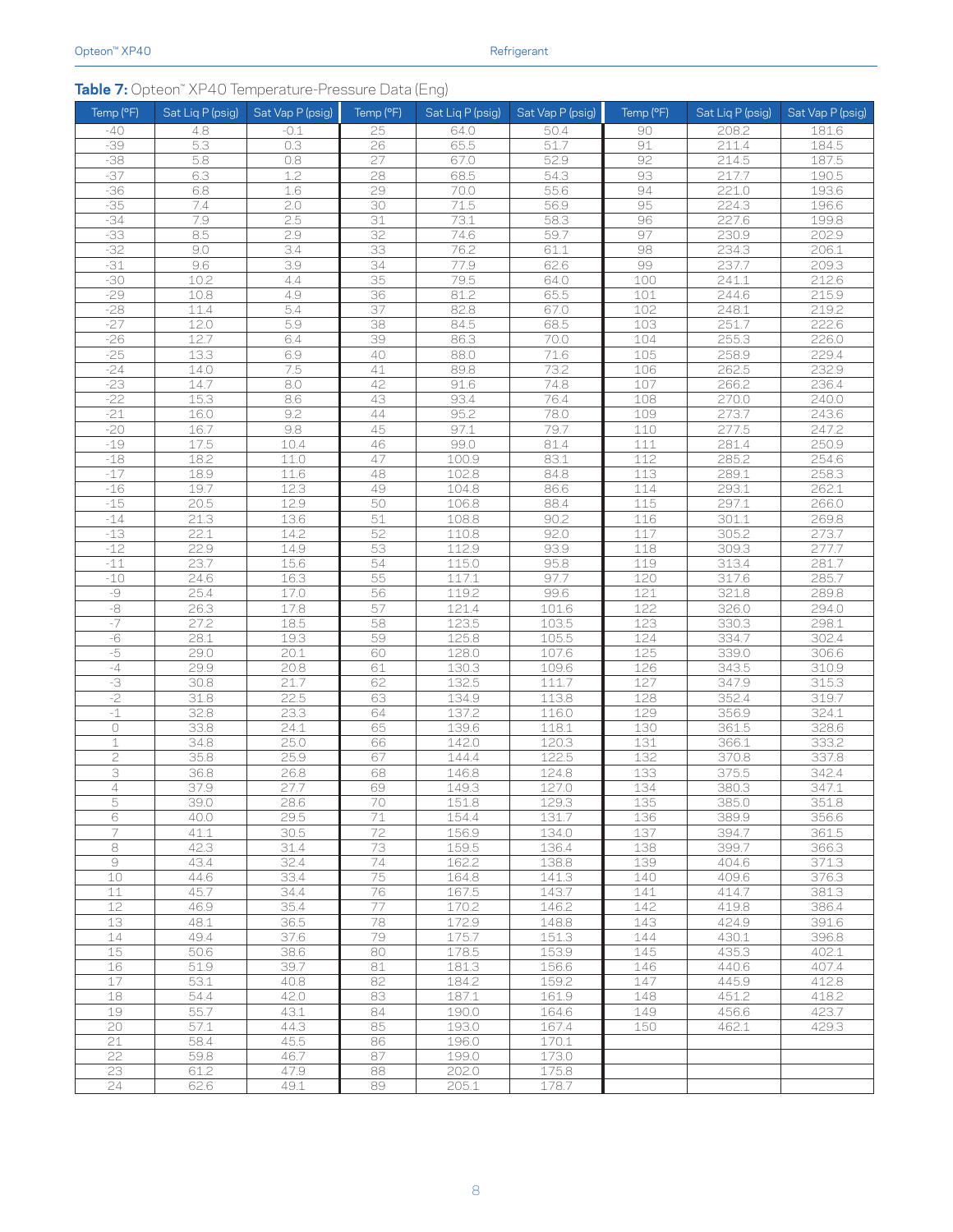### System Data Sheet

|                               | Condenser Cooling Medium: __________________________________ |
|-------------------------------|--------------------------------------------------------------|
| Expansion Device (check one): |                                                              |
|                               |                                                              |
| If Expansion Valve:           |                                                              |
|                               |                                                              |
|                               |                                                              |
|                               |                                                              |

 $\mathcal{L}_\text{max} = \mathcal{L}_\text{max} = \mathcal{L}_\text{max} = \mathcal{L}_\text{max} = \mathcal{L}_\text{max} = \mathcal{L}_\text{max} = \mathcal{L}_\text{max} = \mathcal{L}_\text{max} = \mathcal{L}_\text{max} = \mathcal{L}_\text{max} = \mathcal{L}_\text{max} = \mathcal{L}_\text{max} = \mathcal{L}_\text{max} = \mathcal{L}_\text{max} = \mathcal{L}_\text{max} = \mathcal{L}_\text{max} = \mathcal{L}_\text{max} = \mathcal{L}_\text{max} = \mathcal{$ 

| Date/Time                                |  |  |
|------------------------------------------|--|--|
| Refrigerant                              |  |  |
| Charge Size (lb)                         |  |  |
| Ambient Temperature (°F)                 |  |  |
| Compressor                               |  |  |
| Suction Temperature (°F)                 |  |  |
| Suction Pressure (psig)                  |  |  |
| Discharge Temperature (°F)               |  |  |
| Discharge Pressure (psig)                |  |  |
| Evaporator                               |  |  |
| Coil Air/H <sub>2</sub> O In T (°F)      |  |  |
| Coil Air/H <sub>2</sub> O Out T (°F)     |  |  |
| Operating Service Temperature (°F)       |  |  |
| Condenser                                |  |  |
| Coil Air/H <sub>2</sub> O In T (°F)      |  |  |
| Coil Air/H <sub>2</sub> O Out T (°F)     |  |  |
| Superheat and Subcool (derived values)   |  |  |
| Refrigerant T at Superheat Ctl. Pt. (°F) |  |  |
| Calculated Superheat (°R)                |  |  |
| Expansion Device Inlet T (°F)            |  |  |
| Calculated Subcool (°R)                  |  |  |
| Motor Amps (if rack: total)              |  |  |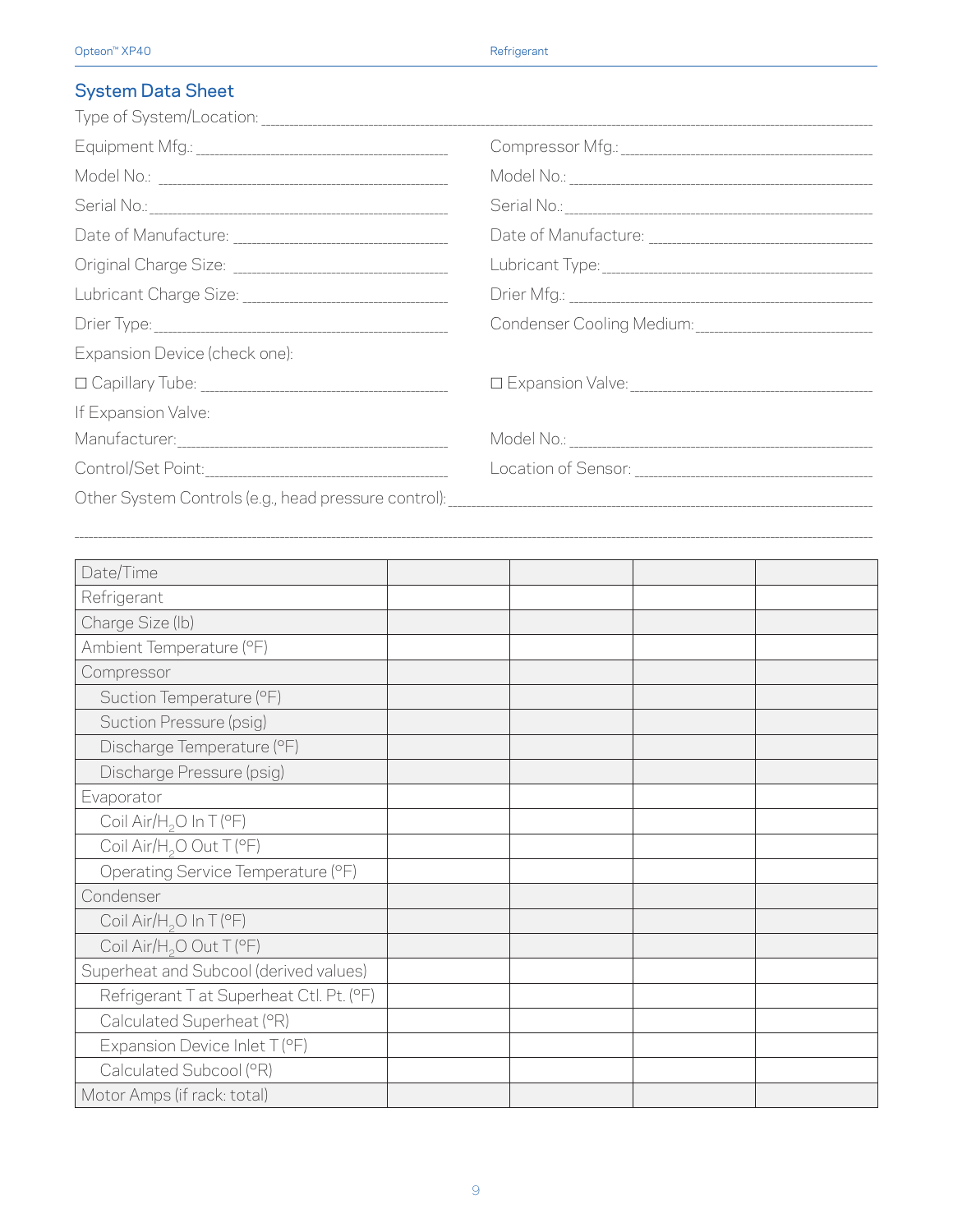#### Checklist for Opteon™ XP40 Retrofit

- □ Establish baseline performance while operating on R-404A/R-507 (see data sheet for recommended data)
- $\Box$  Consult the original equipment manufacturer of the system components for their recommendation on the following:
	- Plastics compatibility
	- Elastomeric compatibility
	- Lubricant (viscosity, manufacturer, additives)
	- Thermal expansion device sizing
	- Retrofit procedures to sustain warranty, if applicable
- $\Box$  Check quality of existing POE oil, and change if necessary
- $\Box$  Complete system modifications (TXV, line sizing, etc.) based on engineering analysis
- $\Box$  Replace filter drier with new drier approved for use with retrofit refrigerant
- $\Box$  Reconnect system, and evacuate with vacuum pump to full vacuum (<1000 microns [<29.88 in Hg vacuum] [<1.33 mbar])
- $\Box$  Leak check system (re-evacuate system following leak check)
- h Charge system with Opteon™ XP40 (R-449A) refrigerant
	- Initially charge ~85% by weight of original equipment manufacturer specified R-404A/R-507 charge
	- Amount of refrigerant charged:
- $\Box$  Start up equipment, and adjust charge until desired operating conditions are achieved
	- If low in charge, add in increments of 2-3% by weight
	- Amount of refrigerant charged:
	- Total refrigerant charged: \_\_\_\_\_\_\_\_\_\_\_\_\_
- $\Box$  Label components and system for type of refrigerant and lubricant
- $\Box$  Conversion is complete!